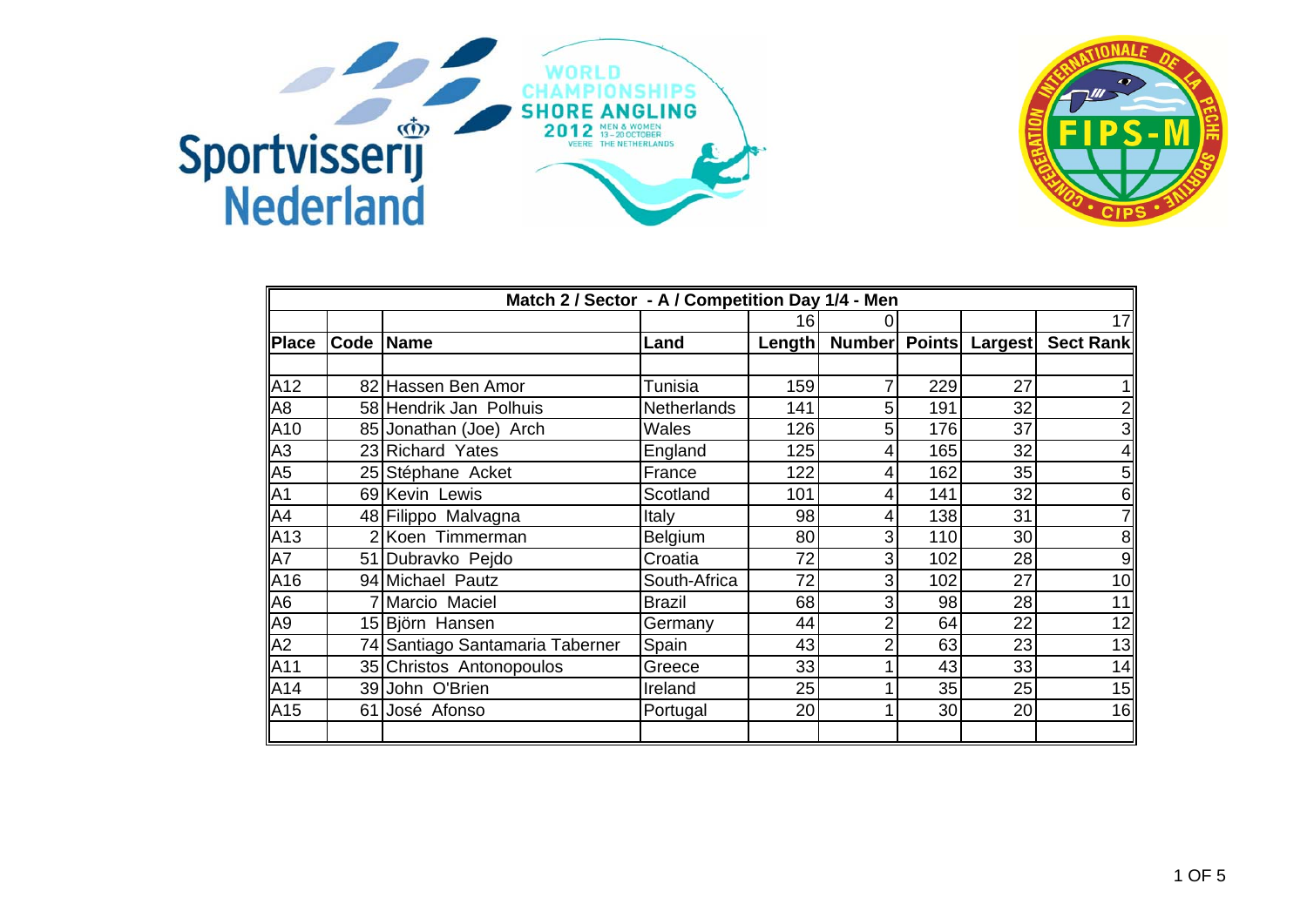



|                | Match 2 / Sector - B / Competition Day 1/4 - Men |                                |                    |             |               |     |         |                  |  |  |
|----------------|--------------------------------------------------|--------------------------------|--------------------|-------------|---------------|-----|---------|------------------|--|--|
|                |                                                  |                                |                    | 14          |               |     |         | 16               |  |  |
| <b>Place</b>   | Code Name                                        |                                | Land               | Length      | Number Points |     | Largest | <b>Sect Rank</b> |  |  |
|                |                                                  |                                |                    |             |               |     |         |                  |  |  |
| B <sub>8</sub> |                                                  | 31 Georgios Kyriaziz           | Greece             | 134         | 6             | 194 | 32      |                  |  |  |
| B7             |                                                  | 87 Alan Price                  | Wales              | 133         | 6             | 193 | 25      | $\overline{2}$   |  |  |
| B <sub>4</sub> |                                                  | 3 Ive Verryckt                 | Belgium            | 118         | 5             | 168 | 29      | 3                |  |  |
| B <sub>6</sub> |                                                  | 72 David Dobbie - Captain      | Scotland           | 114         | 5             | 164 | 30      | $\overline{4}$   |  |  |
| <b>B</b> 15    |                                                  | 26 Frédéric Baudin             | France             | 112         | 5             | 162 | 31      | 5 <sub>l</sub>   |  |  |
| B <sub>1</sub> |                                                  | 65 Sérgio Diogo                | Portugal           | 109         | 4             | 149 | 38      | 6                |  |  |
| <b>B</b> 16    |                                                  | 19 Chris Clark                 | England            | 100         | 4             | 140 | 28      | $\mathsf{Z}$     |  |  |
| <b>B</b> 13    |                                                  | 92 Martin Dowie                | South-Africa       | 90          | 3             | 120 | 35      | 8 <sup>1</sup>   |  |  |
| B <sub>9</sub> |                                                  | 56 Jan Hennekam                | <b>Netherlands</b> | 71          | 3             | 101 | 27      | 9                |  |  |
| <b>B14</b>     |                                                  | 83 Rostom Zribi                | <b>Tunisia</b>     | 48          | 2             | 68  | 29      | 10               |  |  |
| B <sub>3</sub> |                                                  | 50 Marko Sikiric               | Croatia            | 39          | 2             | 59  | 21      | 11               |  |  |
| <b>B10</b>     |                                                  | 16 Christian Meinert           | Germany            | 28          |               | 38  | 28      | 12               |  |  |
| B <sub>2</sub> |                                                  | 8 Paulo Granadeiro             | <b>Brazil</b>      | 25          |               | 35  | 25      | 13               |  |  |
| B11            |                                                  | 38 Joe Duggan                  | Ireland            | 18          |               | 28  | 18      | 14               |  |  |
| <b>B</b> 5     |                                                  | 45 Alberto Nacci               | Italy              | 0           | 0             | 0   |         | 17               |  |  |
| <b>B</b> 12    |                                                  | 76 José Maria Altuna Usarralde | Spain              | $\mathbf 0$ | 0             | 0   |         | 17               |  |  |
|                |                                                  |                                |                    |             |               |     |         |                  |  |  |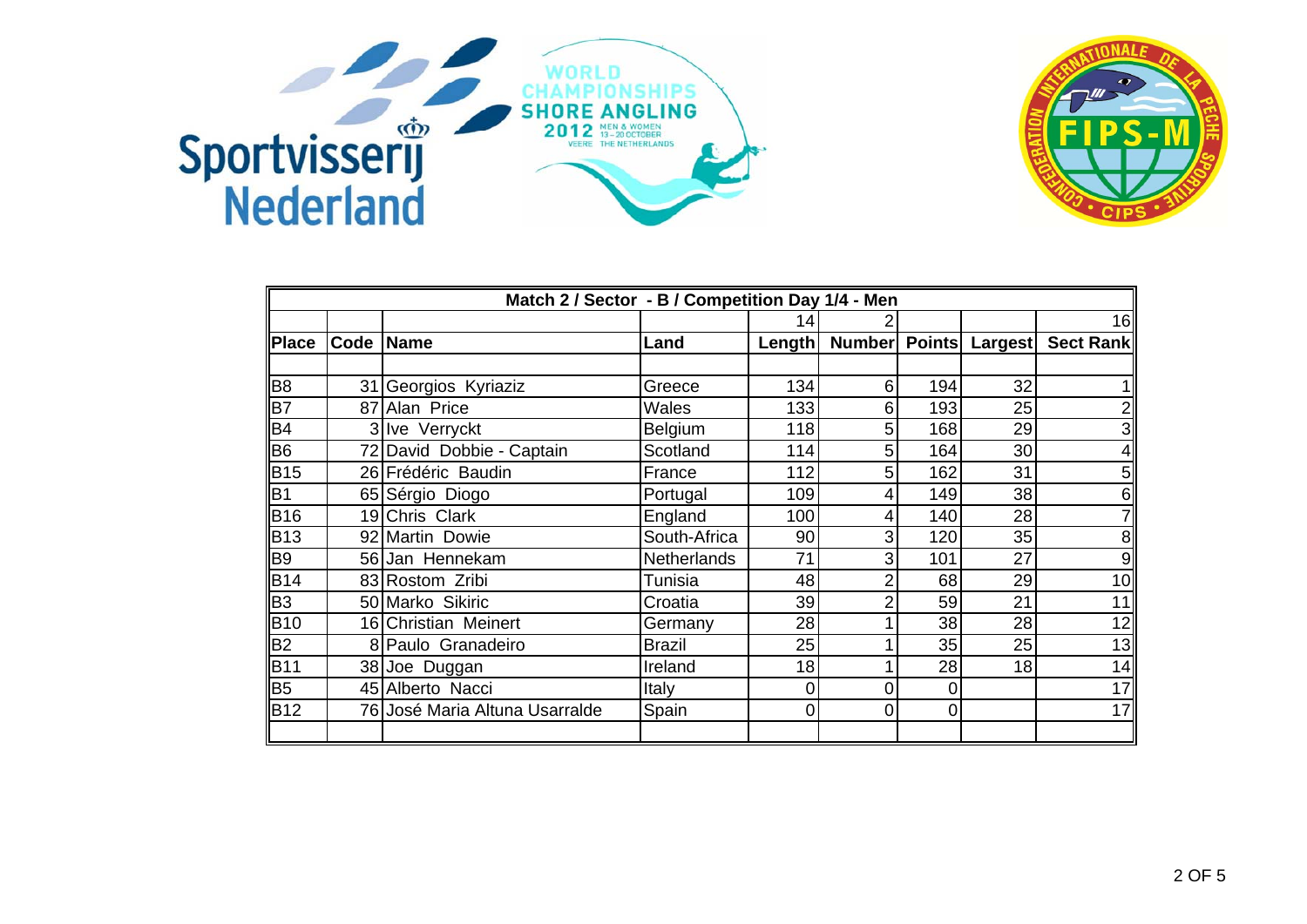



|                 | Match 2 / Sector - C / Competition Day 1/4 - Men |                          |                    |        |   |     |                       |                         |  |  |
|-----------------|--------------------------------------------------|--------------------------|--------------------|--------|---|-----|-----------------------|-------------------------|--|--|
|                 |                                                  |                          |                    | 16     | 0 |     |                       | 17                      |  |  |
| <b>Place</b>    | Code Name                                        |                          | Land               | Length |   |     | Number Points Largest | Sect Rank               |  |  |
|                 |                                                  |                          |                    |        |   |     |                       |                         |  |  |
| C16             |                                                  | 46 Riccardo Miserendino  | Italy              | 189    | 8 | 269 | 32                    |                         |  |  |
| C <sub>4</sub>  |                                                  | 13 Andreas Burkhardt     | Germany            | 180    | 8 | 260 | 27                    | $\overline{2}$          |  |  |
| C <sub>6</sub>  |                                                  | 80 Mohamed Larbi         | <b>Tunisia</b>     | 161    |   | 231 | 31                    | $\overline{\mathbf{3}}$ |  |  |
| C10             |                                                  | 37 Martin Howlin         | Ireland            | 157    |   | 227 | 28                    | $\overline{4}$          |  |  |
| C14             |                                                  | 57 Mike Lubbers          | <b>Netherlands</b> | 135    | 6 | 195 | 27                    | 5 <sub>l</sub>          |  |  |
| C8              |                                                  | 75 Fernando Guirro Rubio | Spain              | 126    | 5 | 176 | 28                    | 6                       |  |  |
| C <sub>5</sub>  |                                                  | 36 Dimitrios Flouris     | Greece             | 119    | 5 | 169 | 33                    | $\mathbf{z}$            |  |  |
| $\overline{C1}$ |                                                  | 70 Iain Graham           | Scotland           | 116    | 5 | 166 | 30                    | 8 <sup>1</sup>          |  |  |
| C9              |                                                  | 91 Charl Marais          | South-Africa       | 108    | 5 | 158 | 24                    | 9                       |  |  |
| C <sub>11</sub> |                                                  | 53 Marko Pribanic        | Croatia            | 102    | 5 | 152 | 23                    | 10                      |  |  |
| C <sub>13</sub> |                                                  | 66 Joaquim Curado        | Portugal           | 111    | 4 | 151 | 30                    | 11                      |  |  |
| C <sub>15</sub> |                                                  | 27 Hervé Paris           | France             | 107    | 4 | 147 | 31                    | 12                      |  |  |
| C <sub>12</sub> |                                                  | Joseph Lierman           | Belgium            | 104    | 4 | 144 | 32                    | 13                      |  |  |
| C3              |                                                  | 89 Andrew Hutchins       | Wales              | 93     | 4 | 133 | 31                    | 14                      |  |  |
| $\overline{C7}$ |                                                  | 22 Darren Newlands       | England            | 84     | 3 | 114 | 31                    | 15                      |  |  |
| $\overline{C2}$ |                                                  | 12 Reynaldo Gonçalves    | <b>Brazil</b>      | 28     |   | 38  | 28                    | 16                      |  |  |
|                 |                                                  |                          |                    |        |   |     |                       |                         |  |  |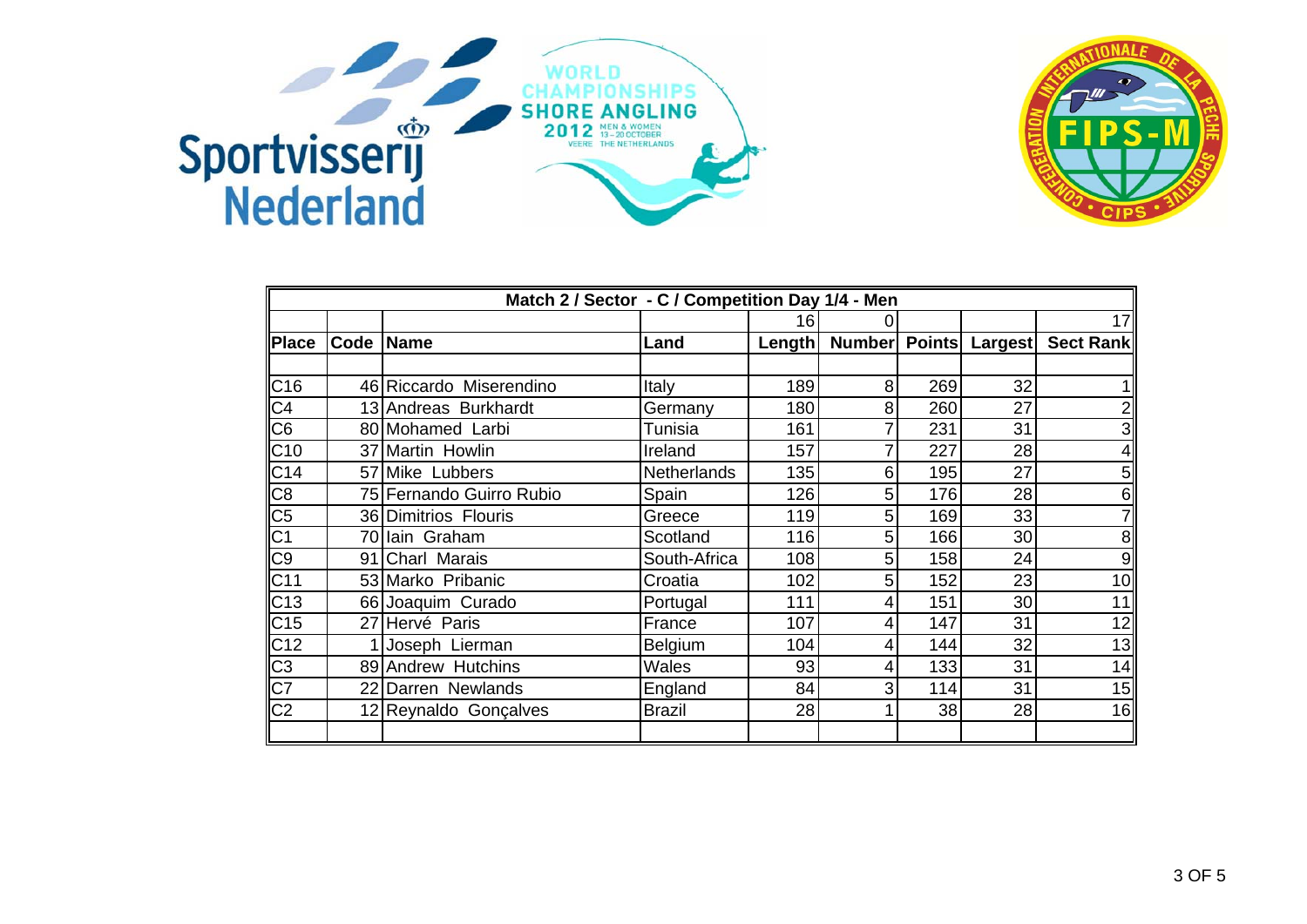



|                         | Match 2 / Sector - D / Competition Day 1/4 - Men |                        |                    |        |               |     |         |                  |  |  |
|-------------------------|--------------------------------------------------|------------------------|--------------------|--------|---------------|-----|---------|------------------|--|--|
|                         |                                                  |                        |                    | 16     | 0             |     |         | 17               |  |  |
| <b>Place</b>            |                                                  | Code Name              | Land               | Length | Number Points |     | Largest | <b>Sect Rank</b> |  |  |
|                         |                                                  |                        |                    |        |               |     |         |                  |  |  |
| D15                     |                                                  | 21 Ian Golds           | England            | 340    | 13            | 470 | 36      |                  |  |  |
| $\vert$ D <sub>13</sub> |                                                  | 59 Jurgen van Rijswijk | <b>Netherlands</b> | 263    | 12            | 383 | 28      | $\overline{2}$   |  |  |
| D4                      |                                                  | 40 Eugene Farrelly     | Ireland            | 244    | 11            | 354 | 29      | 3                |  |  |
| $\overline{\text{D5}}$  |                                                  | 11 Pedro Hermes        | <b>Brazil</b>      | 255    | 8             | 335 | 36      | $\overline{4}$   |  |  |
| $\overline{D3}$         |                                                  | 30 David Mesure        | France             | 202    | 9             | 292 | 31      | 5 <sub>l</sub>   |  |  |
| $\vert$ D <sub>16</sub> |                                                  | 73 Lucas Ramos Saenz   | Spain              | 179    |               | 249 | 30      | 6                |  |  |
| D10                     |                                                  | 14 Bernd Gaidus        | Germany            | 163    | 7             | 233 | 30      | 7                |  |  |
| D7                      |                                                  | 68 David Neil          | Scotland           | 146    |               | 216 | 24      | 8 <sup>1</sup>   |  |  |
| D2                      |                                                  | 43 Antonello Passucci  | Italy              | 145    |               | 215 | 23      | 9                |  |  |
| D <sub>9</sub>          |                                                  | 79 Mohamed Ammar       | <b>Tunisia</b>     | 137    | 6             | 197 | 29      | 10               |  |  |
| D <sub>8</sub>          |                                                  | 86 Alun Blythin        | <b>Wales</b>       | 126    | 6             | 186 | 25      | 11               |  |  |
| D <sub>6</sub>          |                                                  | 64 Mário Santana       | Portugal           | 135    | 5             | 185 | 34      | 12               |  |  |
| D <sub>1</sub>          |                                                  | 5 Daniel Wintein       | Belgium            | 134    | 5             | 184 | 34      | 13               |  |  |
| DD14                    |                                                  | 33 Ioannis Skourtis    | Greece             | 123    | 4             | 163 | 38      | 14               |  |  |
| $\vert$ D12             |                                                  | 49 Patrik Toma         | Croatia            | 98     | 4             | 138 | 32      | 15               |  |  |
| DD11                    |                                                  | 95 Peter Dowie         | South-Africa       | 24     |               | 34  | 24      | 16               |  |  |
|                         |                                                  |                        |                    |        |               |     |         |                  |  |  |